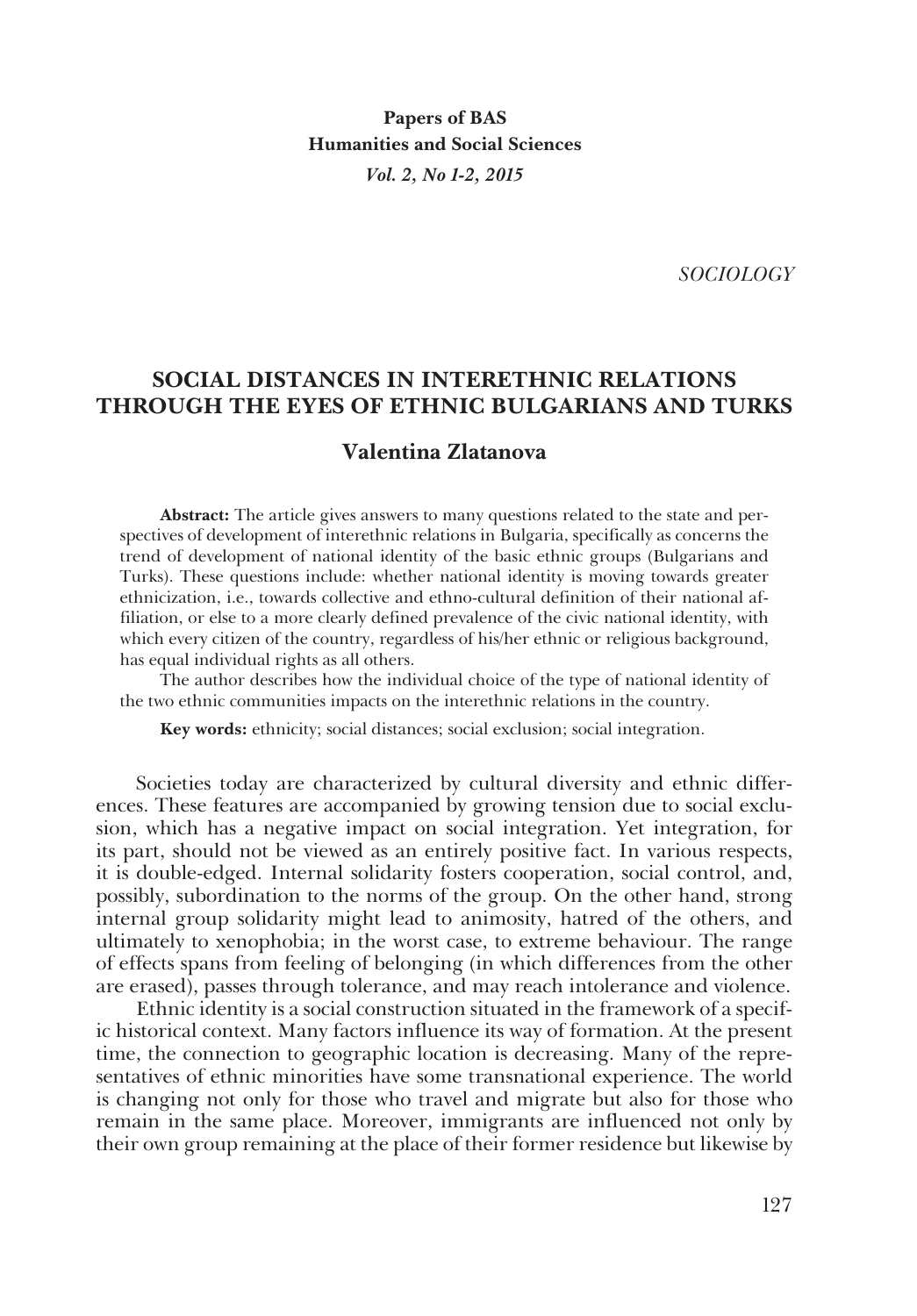their ethnic group in the new place and new environment. This influence may be related to one or more countries, places, communities, connected through transnational communities.

In recent years there has been a remarkable, unexpected and unforeseen revival and activation of religious fundamentalism. This is obviously in contradiction with the main postulate of modernization theory, which asserts that modernization tends to replace the specific ties of kinship and ethnic affiliation with the universal principles of cultural tolerance and impartial norms of law based on the principles of shared citizenship. All of the founding figures of modern sociology believed that the growth of modern institutions would progressively weaken the central social institutions of religion and ethnicity.

The theorists of modernization did not believe that the trend from traditionalism to modernism, from ascription to attainment, or from particularism to universalism, would be ubiquitous or uniform amidst the institutional complexity of increasingly differentiated societies. But they saw this trend as more or less inevitable and even desirable.

One argument, which looks convincing in support of multiculturalism, is that it promises to stimulate personal growth in an inclusive society, and a united citizenship that holds shared values. Moreover, it promises a high degree of social inclusion, which was inconceivable in pre-modern societies, where whole classes of the population were effectively excluded from the governance of the state.

For many years the theory of modernization was prevalent. It opened the way to postmodernism, which, in turn, was overtaken by globalization theory and thus returned to the themes put forward by the earlier theory of modernization. Whatever the specific views as to these general theoretical questions, it is a fact that we are witnessing the breakdown of previously inclusive but ethnically differentiated states into ethnically more homogenous nations; social solidarity is disrupted as a result of ethnic conflicts and the inadmissible process called "ethnic cleansing". Ultimately, the religious fundamentalism today is reviving even in the most industrialized states, marginalized groups are increasingly excluded due to the fundamental social institution of the labour market. The unemployment rate in industrialized states has reached unacceptably high levels, especially among young people. There is a widespread threat, and actual occurrence, of conflicts between communities. The fact is that all large armed conflicts in the world are basically related to ethnic conflicts.

The roots of this revival of ethnic and religious links stretch beyond the social, political and historical contexts. In some regions this revival reflects nationalist feelings that have followed decolonization and the movement toward political autonomy. This religious revival is perhaps a necessary rather than unexpected characteristic of late modernity, simply because religious fundamentalism offers solutions for the existential dilemma arising from radical doubts with regard to modern society, morals and ethos. In states with high immigration rates, governments are encouraging religious differences through multiculturalist policies in support of ethnic diversity; they are doing this partially due to the potential electoral advantages that ethnic lobbies provide for parties that fervently proclaim ethnicity.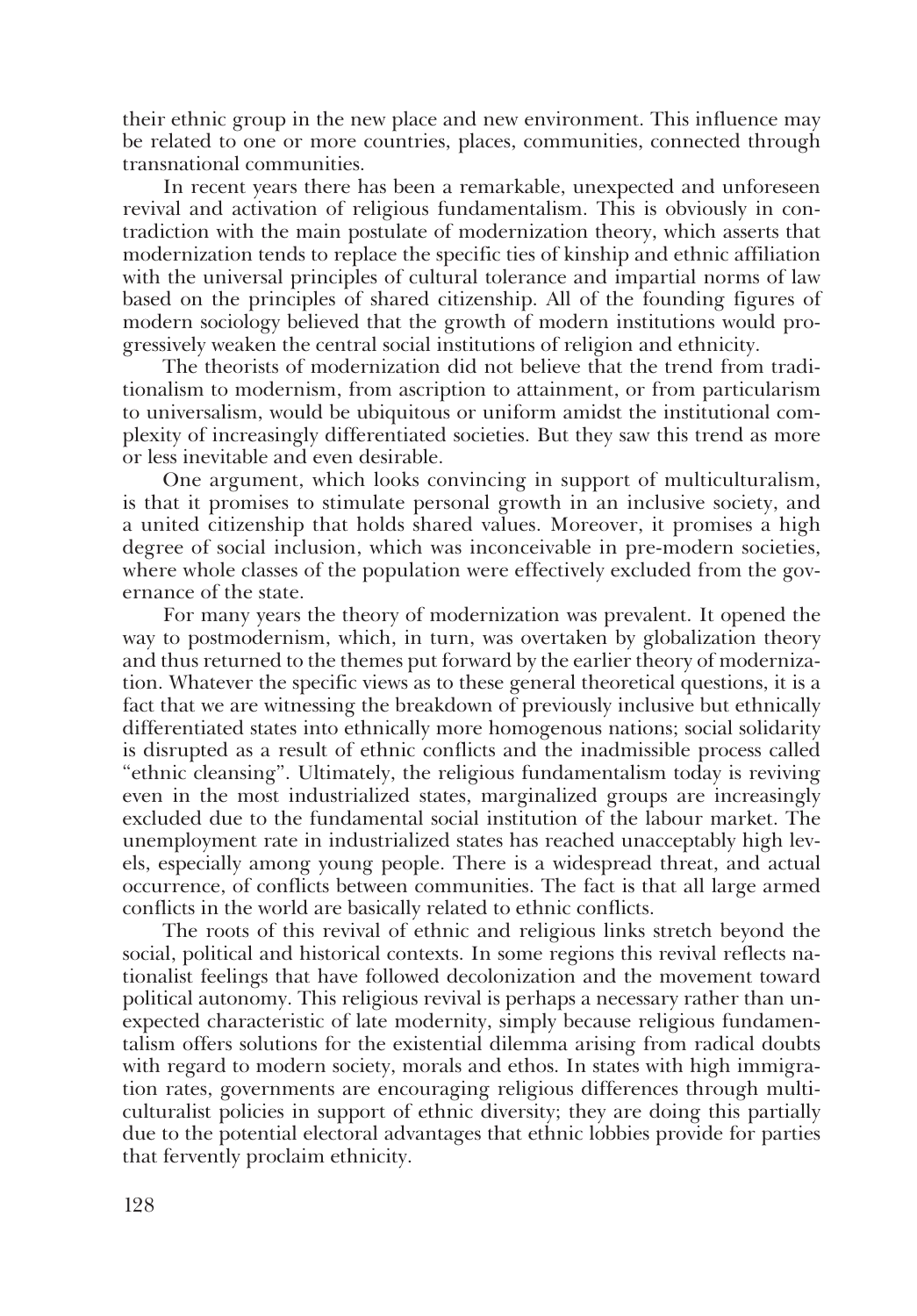At the same time, ethnic differences may be presented as amounting to a threat to national unity. The dissemination of racist allusions, or assertions, that certain ethnic groups enjoy unjust advantages is aimed at a reconsideration of state policies regarding these groups. In this connection, speculative claims are made about the threat that the majority may be assimilated by the minorities; the inacceptable way of life, culture and religion of certain groups, their unwillingness to integrate, are widely discussed themes. The view is put forward that a truly multicultural state can never be strong or united. The opinion that multiculturalism is problematic is not limited to a single ethnic group or a single country.

The problem of multiculturalism is incorrectly defined if it is taken as being a case where the culture of the majority is in confrontation with the cultures of the minorities. There is always a civic culture that prescribes the limits and conditions under which different groups will mutually influence each other and will interact. A society may well adopt a purely civic culture based on the idea of equality, and may then require that all groups abide by that culture and be emotionally and morally committed to the values and common civic culture of the country. In that case, the groups will thereby contribute to the sustainability of civic culture and identity without being assimilated by the national culture and identity.

Cultural diversity is often perceived as a threat to civic culture; it is said that "multiculturalism has failed". But it has not been made clear whether states fail because they are multicultural or because they are poor. A more likely explanation for this failure is that states have not succeeded in producing political elites of proper quality. Once they gain power, these elites continue to reproduce themselves, but they have no consensual view as to the important national goal and tasks. The only thing they strive for is ethnic advantages.

Ethnic relations have been the object of many studies and an enormous amount of literature on this topic exists. Some authors deal with the aspects of ethnic differences and obstacles in the sphere of labour or marital relations. Others treat of civic culture, citizenship and national identity. Social surveys have dealt with how these identities are built and focused on class identity; other surveys have developed a broader understanding of identity by using the terms of Durkheim's typology and defining in-groups and out-groups associated, respectively, with positive or negative feelings.

Among the interesting conclusions drawn in contemporary surveys on interethnic relations in our country is that economic status is a weak source for personal identity as regards being "a Bulgarian". It also seems that those Bulgarians who are strongly attached to symbolic borderlines of the national community tend to support multiculturalism less than the other ethnic groups. The attitude scale reflects aspects of what it means to be a "genuine Bulgarian" and seeks to ascertain the existing attitudes towards national feelings and xenophobia. The conclusions are that, for the majority of respondents, in order to "feel Bulgarian" it is important to be "a true citizen". By the latter, they mean a person's resepect for the institutions and the law [**Zlatanova, Stamenova, Ermenov, 2013**].

The correlation between ethnic and national identity reflects likewise the respondents' attitudes towards the rest of the indicators: views on aspects of life in the country, nationalism or chauvinism, attitudes towards the different eth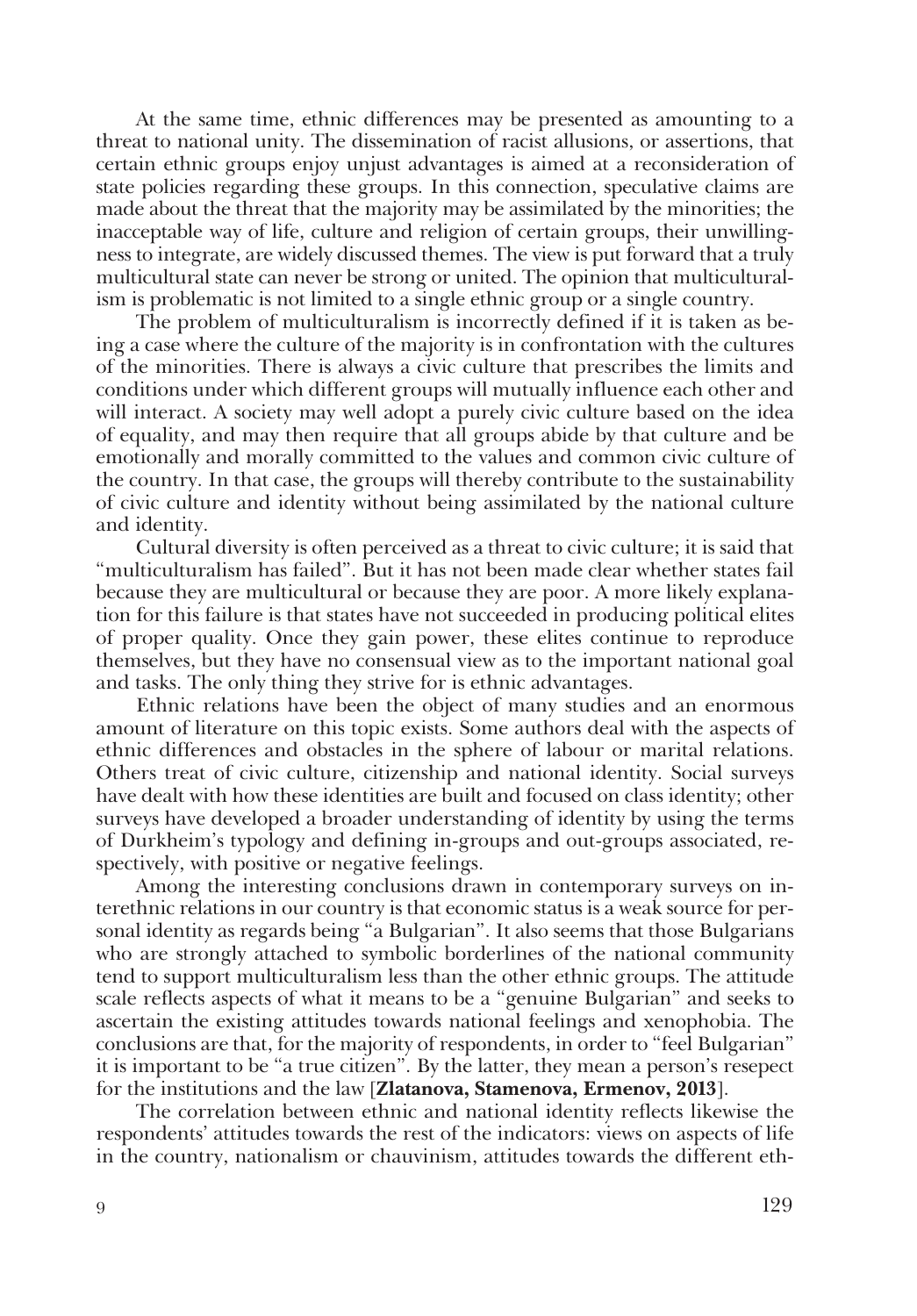nic groups, towards neighbours or marital partners of a different origin, preferences and prejudices (xenophobia).

The social-structural foundations of national identity are different in the different subgroups: young vs. old; city vs. village; groups by education level; religious believers vs. non-believers; dogmatists; liberals, nationalists; there is also a variety of views regarding currently topical social themes such as the growing crime rate, the economic crisis, employment and unemployment, integration policies, etc. [**Zlatanova et al., 2013**].

Other survey topics have been attitudes towards the basic social institutions, the laws and equality before the law, liberties, religion, forms of tolerance, equal opportunities, poverty, unemployment, the ethnic map in politics, tolerance as a topic in the media and in schools [**Mantarova and Zaharieva, 2007**].

The present article aims to present a detailed picture of *social distances*<sup>1</sup> between ethnic Bulgarians and Turks in Bulgaria. The conclusions are based on analysis of data obtained from the research project<sup>2</sup> conducted by a team of the Institute for the Study of Societies and Knowledge at BAS3 .

### **Social Distances Seen through the Eyes of Ethnic Bulgarians**

The analysis of the survey results<sup>4</sup> shows that *there are small social distances*<sup>5</sup> *towards with respect to the ethnic minorities* in the country; small distances are primarily determined by support for the non-corporative representation of the interests of the country's separate ethnic communities, a view that expects people in leading government positions to defend the interests of all citizens, regardless

b) A survey of the adult Turkish population living in Bulgaria, encompassing 800 persons;

A *two-stage cluster sample* was applied; at the first stage 200 electoral section were selected, with a probability proportionate to their size; in the second stage, starting from a set address in each electoral section, 5 respondents were sought out according to gender and age. Thus the size of the sample amounted to 1000 persons in the first survey. In this method, the maximum stochastic error at 95% guarantee probability is 3.1% for a 50% relative share. The preliminary stratification of the data from which the sample was formed was *based on place of residence, a trait that guarantees proportionate representation of all regions of the country.* 

In the *representative sample of adult Turks in Bulgaria were included all the country's administrative districts where Bulgarian Turks reside, and in each of the districts this ethnic group was represented proportionately to the Turkish population residing in the district*. On this basis were selected 160 clusters – the preliminary stratification was based on place of residence. For each cluster, a starting address and a sampling skip were set. 5 respondents were interviewed in each cluster; they were selected on the basis of ethnic affiliation, gender and age. The size of the sample was 800 persons.

<sup>5</sup> In present analysis the social distances towards ethnic minorities, cultural and political national pride, political and patriotic national identity, and national emotions represented additive scales formed on the basis of the Cronbach's alpha coefficient for measuring reliability

<sup>1</sup> Social distances are measured using the Bogardus scale.

<sup>2</sup> The project was funded by the National Science Fund ДО-203/2008-2013.

<sup>3</sup> The research team included: Prof. DSc Valentina Zlatanova – head of team, Head Assist. Prof. Svetlana Stamenova, and Head Assist. Prof. Dr Boyan Ermenov.

<sup>4</sup> In the framework of the project, three public opinion surveys were conducted, during which a total of 1,800 persons were interviewed. The surveys included:

a) A nation-wide survey of the adult population of the country, in which 1000 persons were interviewed;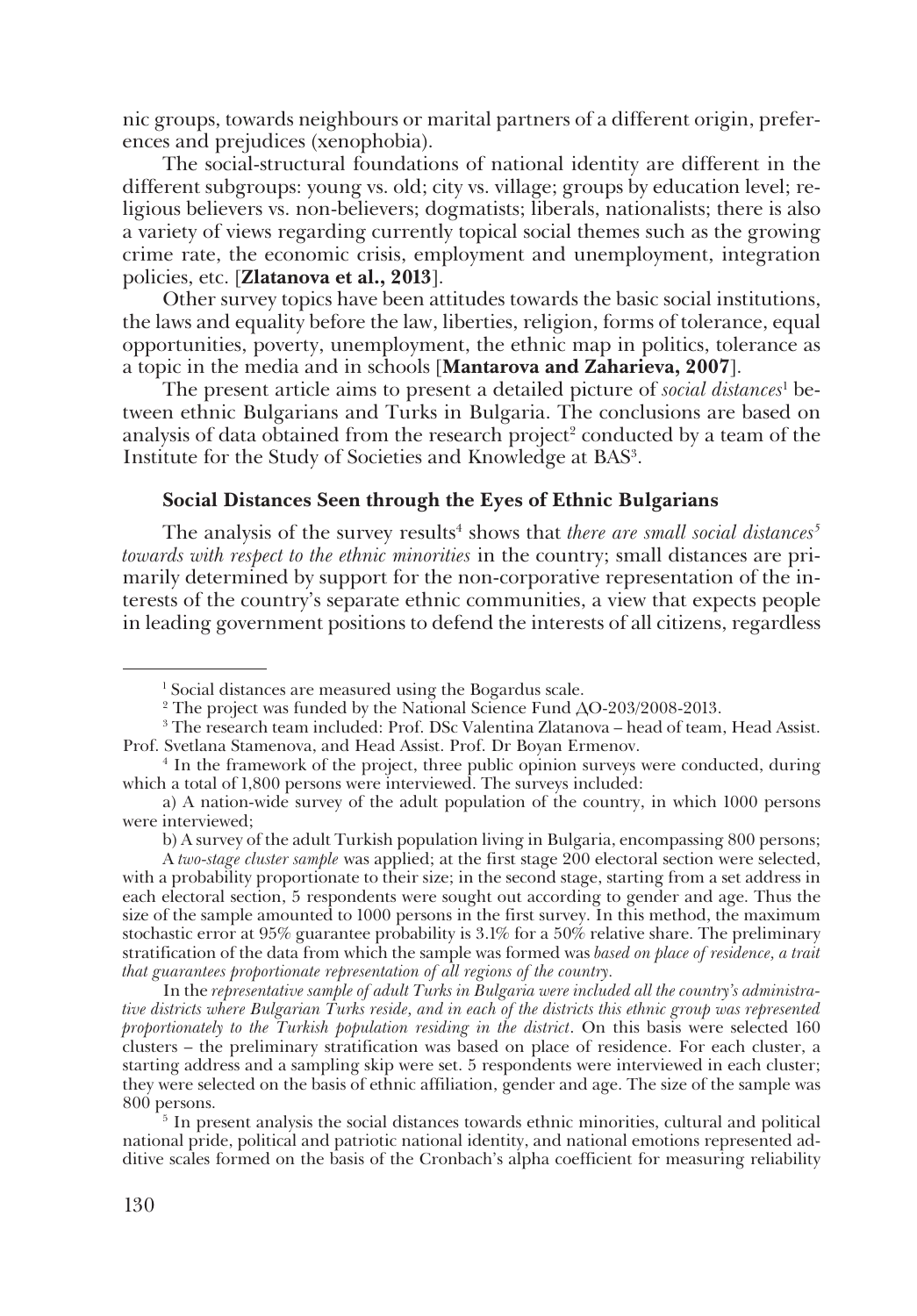of ethnic background. Respectively, the large social distances on the part of the Bulgarian majority with respect to the minorities are related to the support for corporate representation of the interests of ethnic groups in the country, whereby people in leading government positions defend the interest only of their own ethnic community and, hence, sustain the corporate division of government power. Here we should recall that such a representation of the interests of ethnic communities amounts to a division of power based on ethnic background along the whole vertical scale of government, down to the level of local government.

The survey results indicate a high degree of political tolerance towards the ethnic minorities, the recognition of their right to independent political and cultural organizations and their right to study their maternal tongue in state schools. On the other hand, low levels of political tolerance are related to lower social tolerance on the part of the majority. This means there is a correspondence between social tolerance towards minority ethnic groups and the Bulgarian majority's support for collective rights of minorities ( $\beta = 0.14$ <sup>\*\*</sup>). In an independent regression, political tolerance explains social tolerance for 7% of the sample $6$ .

Multiculturalism and the rejection of the integration model of relations between the minorities and the Bulgarians also decreases the social distances of Bulgarians to the ethnic minorities  $(\beta = 0.16^{**})$ . Lack of cultural or economic xenophobia is a characteristic feature of the low social distances towards the ethnic minorities on the part of ethnic Bulgarians. So far the results match the theoretical lines of interethnic tolerance, where political and social tolerance go hand in hand, and multiculturalism and the lack of xenophobia towards immigrants are a natural feature of this social tolerance.

A decisive factor is the degree of the attachment of respondents to their own ethnic group; this factor calls in question the theoretically assumed "destructive effect" of attachment towards one's ethnic group with respect to interethnic tolerance (β =  $0.15$ <sup>\*\*</sup>). It turns out that the greater the attachment of Bulgarian respondents towards their own ethnic group, the more socially tolerant they are towards minorities in the country, and weak attachment towards their own ethnos increases – rather than decreases – the social distances of Bulgarians towards ethnic minorities. Thus the Bulgarians' sense of ethnic belonging not only does not increase their social intolerance of ethnic minorities in our country, but, on the contrary, decreases social distances towards other ethnic groups. This makes questionable the presumed "destructive effect" of ethnic attachment on interethnic relations.

about internal co-ordination between variables. Cronbach's alpha (about 0.8) shows very good consistency for practical aims of analysis. We used these scales as indices. Regression analysis was applied for identifying the independent variables with the strongest impact on the dependent variables (indices), i.e., on two ore more variables (social distances between the different ethnic communities, support for ethnic minority rights, political tolerance towards ethnic minorities etc.). In case Regression coefficient  $β > 0$  means that the increasing of one of measured variables drives to raising of other(s).When β<0 the increasing value of one independent variable means decreasing of the other(s)

 $6 \beta = 0.26$ \*\*.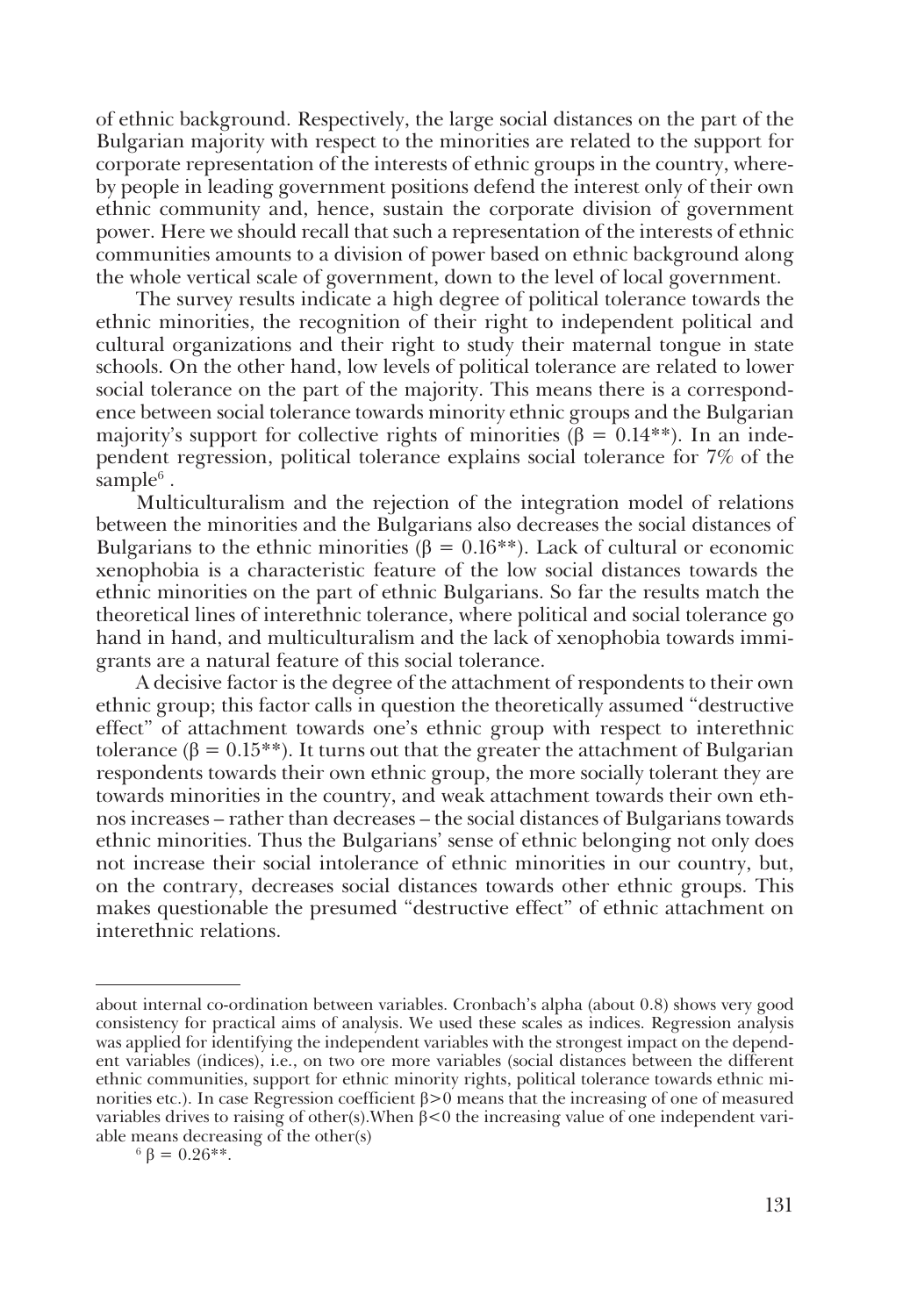#### **Political Tolerance**

*Political tolerance* is based on an integral political-ideological set of factors, which include strong support for state-funded multiculturalism, strong national political pride and support for the democratic order, combined with rejection of ethnic national identity, and small social distances towards ethnic minorities in our country. It could be said that Bulgarians' political tolerance is an ideological construction based on small social distances towards the other ethnic communities in the country, and on support for the country's political regime.

The support for the *non-corporative representation of interests of ethnic communities* could be expected to be based on Bulgarians' fears of irredentism and eventual ethnic partitioning of the country. But in fact this support is correlated to small social distances towards the ethnic minorities; this refutes the hypothesis that fear is the most important factor of support for this model. Feelings of national attachment also increase approval for non-corporative representation of community interests. Fear of irredentism<sup>7</sup> is reflected in the approval of the integrational model of relations between minorities and the majority, and in the rejection of state-sponsored multiculturalism. There is a weak correlation between rejection of political identity and support for non-corporative representation of the interests of ethnic communities on the part of the Bulgarians  $(\beta = 0.174**)$ , which automatically shifts the country's political national identity to corporative, or con-societal,<sup>8</sup> representation of the interests of ethnic groups.

### **Civic vs. Ethnic Principles of Inclusion in the National Community**

*The ethnic principle of participation in the community* is based on ethnic and patriotic national identities, on low political tolerance towards ethnic minorities in our country, and on the integration model of relations between ethnic minorities and the majority. *The civic model of inclusion* is based on strong political tolerance towards minorities and above all on social-structural determinants: high income and the possibility to save part of one's income is the strongest factor for Bulgarians' support of the civic model of inclusion in the nation. Purely political determinants, such as dissatisfaction with the way democracy works in our country, and the high specific or diffuse political support, also increase the extent of the civic option for participation in the national community. Data analysis shows that there is no connection between political national identity and the civic choice for inclusion, whereas social-structural determinants are a strong factor here. Surprisingly, economy-related xenophobia towards immigrants also strengthens the civic approach to national belonging, while in the ethnic approach this correlation with attitudes to immigrants is missing. Evidently, the civic approach to inclusion in the national community, far from decreasing, actually enhances economic xenophobia towards immigrants.

<sup>7</sup> (Political) movement intended to reclaim and reoccupy some foreign territory to justify its territorial claims on the basis of (real or imagined) historic, ethnic, religios or linguistic affiliations.

<sup>8</sup> Division of government powers based on ethnicity.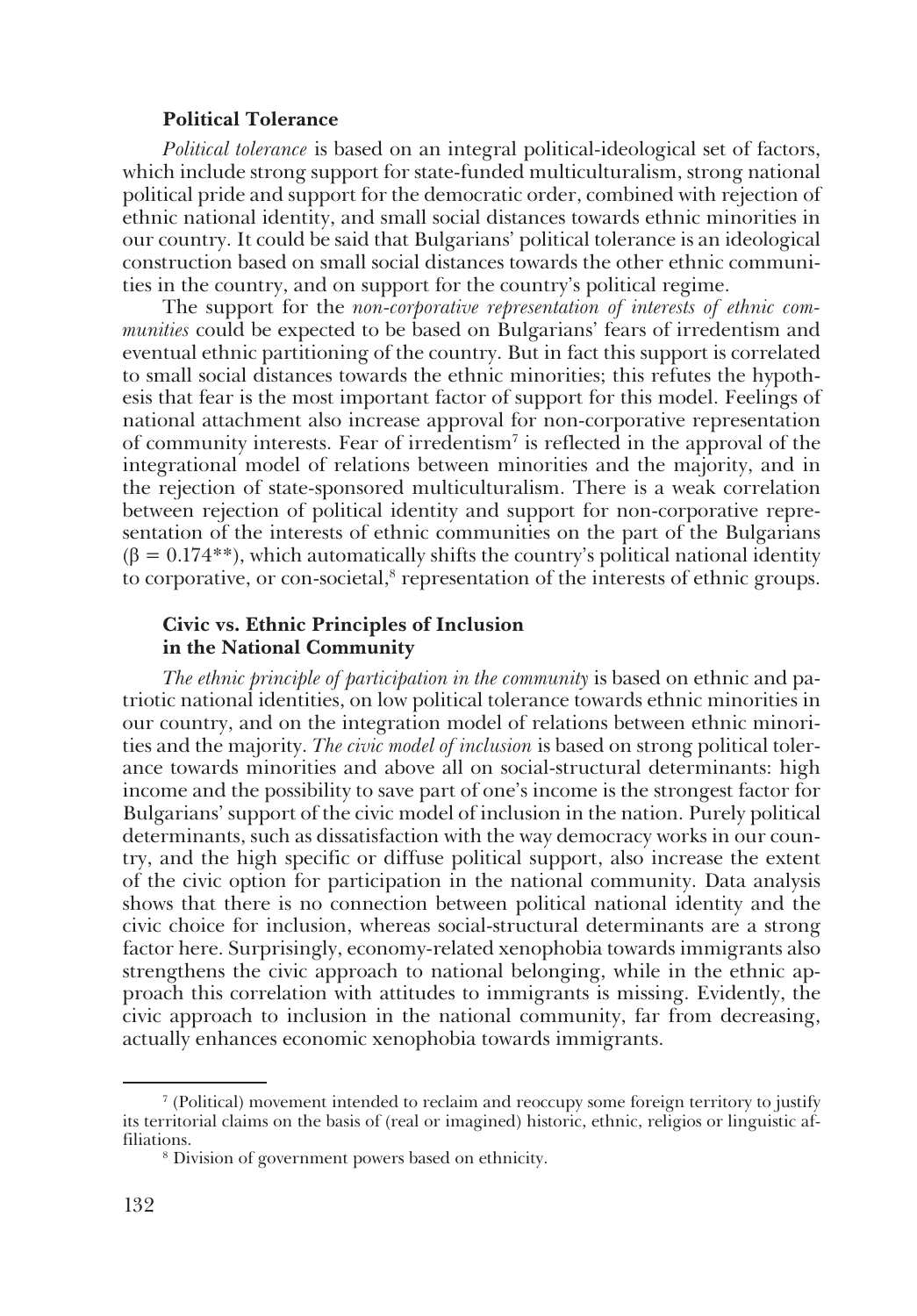*The survey has shown that national feelings* of Bulgarians are not based on an ethnic but on a political national identity, on political national pride and on pride in being a Bulgarian citizen. The most interesting result related to national feelings is their correlation with authoritarian political trends ( $\beta = -0.164$ <sup>\*\*</sup>). The belief that, under certain conditions, dictatorship may play a positive role correlates with stronger national feelings. And to the contrary: the support for the opinion that, despite all its problems, democracy is the best form of government, is correlated with significantly lower national feelings of Bulgarians. Hence, we may conclude that the national sentiments of ethnic Bulgarians are primarily politically defined. The factors that connect national feelings with interethnic relations are the civic, or non-corporative, choice of representation of interests of ethnic communities and support for multiculturalism understood as preservation and reproduction of the traditions and customs of the ethnic minorities.

Our analysis has shown that the kind of national feelings, that in West European countries are linked to low tolerance of ethnic minorities (and immigrants), are correlated in our country with approval for the multicultural variant of relations between the majority and the minorities. We find that the national feelings of Bulgarians are not linked to intolerant trends; on the contrary, they are connected with support for multiculturalism. However, this tolerance does not apply towards the economic activity of eventual immigrants in Bulgaria.

*The attachment of respondents to their ethnic community* is determined both by their ethnic and political national identities and the national feeling of Bulgarians: this confirms once again that Bulgarians do not look upon their ethnic identity as opposed to their political national identity. The most interesting determinant of attachment to one's ethnic group is the small social distance to ethnic minorities in the country: social tolerance increases, rather than decreases, the attachment of Bulgarians to their ethnic community ( $\beta = 0.114$ \*\*). A high level of religiousness also enhances the respondents' attachment to their own ethnic community, and decreases social tolerance  $(\beta = -0.19**)$ 

We find that the question as to *Bulgarians' pride in their ethnic origin* gives somewhat different results. The strongest determinant of ethnic pride is, once again, related to civic-political terms: it is pride in Bulgarian citizenship  $(\beta = 0.562^{**})$ , which indicates that, in their minds, ethnic Bulgarian respondents do not make a difference between ethnic group and citizenship. Pearson coefficient of correlation between these two variables in the sample shows strong dependence ( $r = 0.655$ \*\*). Patriotic national identity ( $\beta = 0.27$ \*\*) and strong cultural national pride ( $\beta = 0.285$ <sup>\*\*</sup>), also enhance ethnic pride ( $\beta = 0.20$ <sup>\*\*)</sup>, but political national identity strongly diminishes Bulgarians' pride in their ethnic origin and decreases their preference for a civic-political model of inclusion in the national community ( $\beta = -.063^*$ ). Thus, political national identity may be in harmony with Bulgarians' attachment to their own ethnic group, yet it considerably decreases their pride in their ethnic origin. The cause of this may lie in the quality of the political institutions with which Bulgarians must identify in order to achieve a stronger political national identity (according to the theories on the civic-political definition of the national community). These institutions are the general social welfare system, the political and judiciary system, and the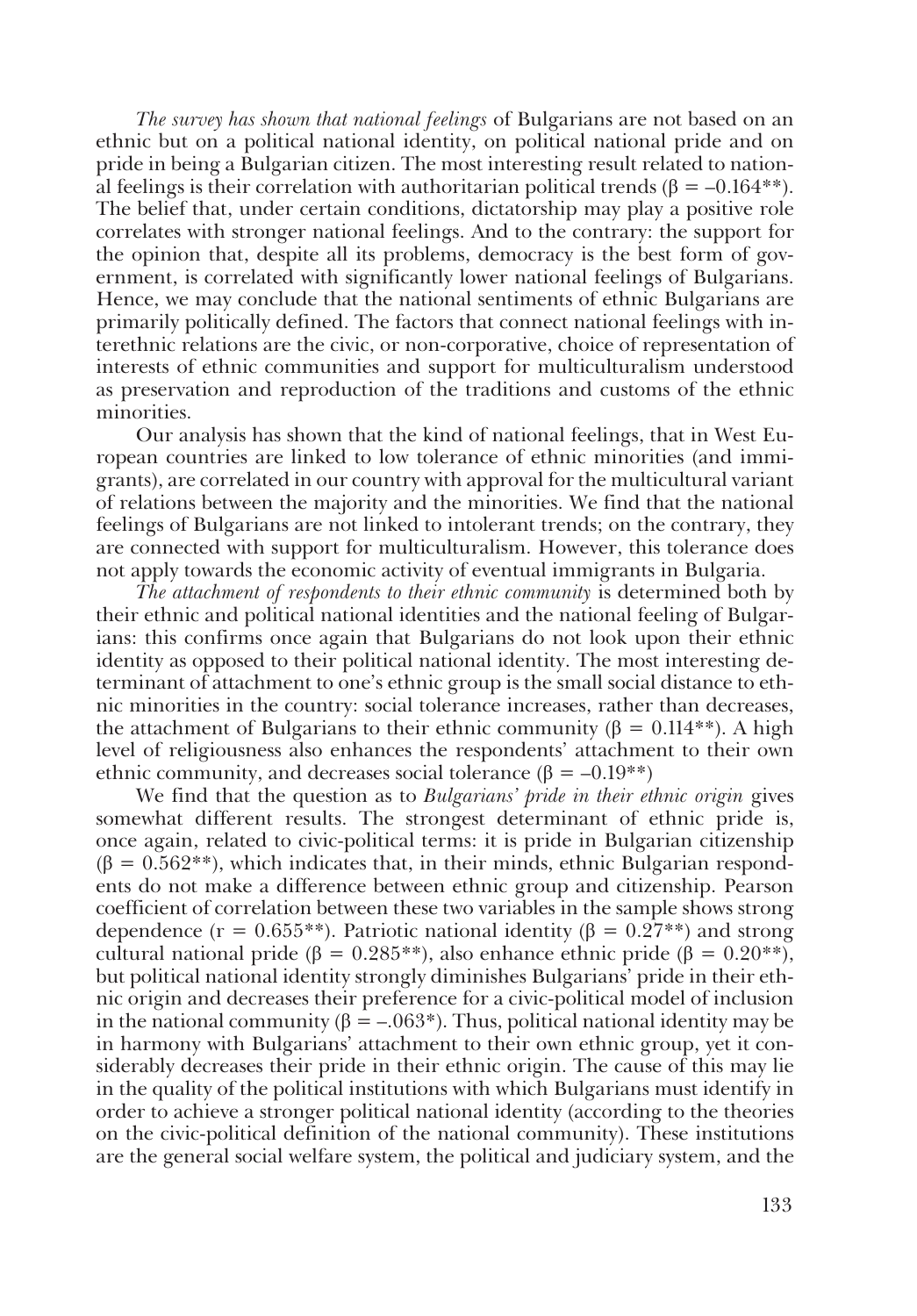national economy. The collapse of these three institutions in the course of 25 years since the start of the transition in Bulgaria provoked the mass demonstrations of February 2013 и 2014 in protest against the political status quo and even against the political system itself. We find that the national feelings and Bulgarians' pride in their ethnic affiliation are the main bases of identification; they reflect the social-political problems of the national community. The basic socialstructural carriers of pride in Bulgarian ethnic origin, as well as of national feelings, are the low social strata of workers. The complete lack of influence of ethnic national identity upon the Bulgarians' pride in their ethnic origin once again shows that the rejection of political national identity is related not to an alternative ethnic identity but to the very quality of political institutions that constitute the essence of political national identification.

Bulgarians' national feelings and pride in their ethnic origin contain the greatest force for social-political mobilization towards changing the political status quo, while the ethnic components of national consciousness are most strongly connected with social tolerance towards the country's minorities.

As regards Bulgarians' political tolerance for ethnic minorities, the analysis of the survey results shows that ethnic national identity decreases the political tolerance towards ethnic minorities but does not decrease social tolerance towards them. Moreover, political national identity is not connected with political or social tolerance towards the minorities. Hence, it cannot be relied that political national identity, as modernization theories have suggested, will strengthen political tolerance towards the minorities, data show converse correlation  $(\beta = -0.152**).$ 

 The small social distances are closely related to political tolerance towards the minorities and to the civic (non-corporative) choice of political representation of the interests of ethnic communities in our country; they are also linked to support for a multicultural type of relationships between the minorities and the ethnic majority. The social, not the political, tolerance of Bulgarians towards minorities is what decreases both cultural and economic xenophobia towards immigrants. In the opposite the national sentiments reinforce economic xenophobia towards ethnic minorities and especially immigrants ( $\beta = 0.115**$ ).

When comparing these findings with the results of previous studies on interethnic relations [**Mantarova and Zaharieva, 2007**], we may say that the effect of religiousness and residence in small settlements upon the social distances of Bulgarians has dissolved during the past period. What has remained a factor of increased social tolerance of Bulgarians towards the ethnic minorities is the feeling of attachment to one's ethnic community; this result contradicts the modernization theory of interethnic relations.

#### *Social Distances Through the Eyes of Turks in Bulgaria*

The respective determinants of social distances felt by the Turks towards the ethnic majority in the country and towards the other ethnic minorities differ significantly. Turks' social distances towards Bulgarian Muslims and the Roma are determined primarily by the patriotic national identity of Turks in Bulgaria, by their feeling of cultural national pride, of a common national character and shared symbols, which make them feel Bulgarian citizens. The feeling of shared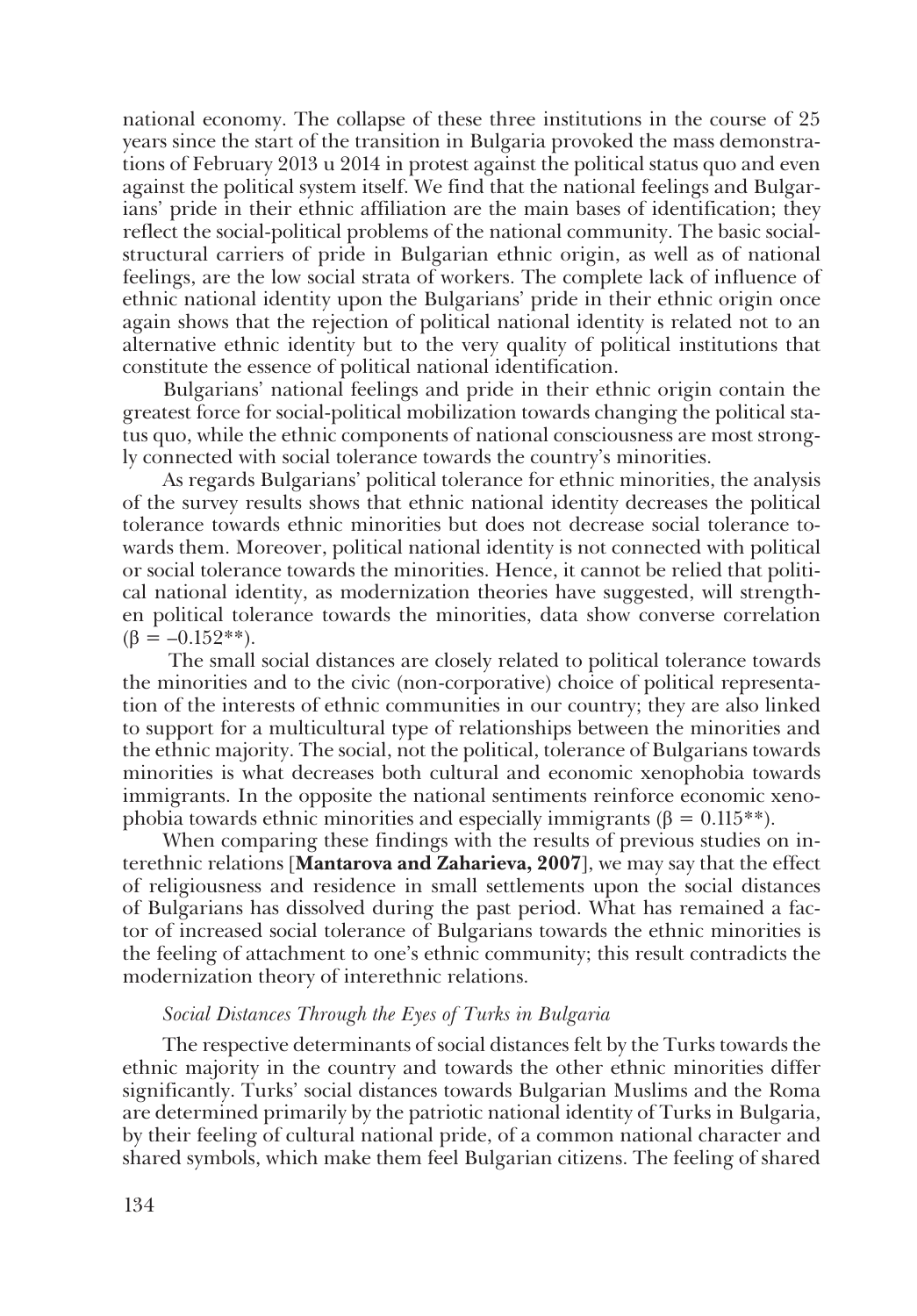symbols and shared national character enhances the social tolerance felt by the Turks towards the other minority communities in the country. The rejection of ethnic national identity based on Bulgarian ethnic origin also decreases the social distances with respect to the other minorities in our country, while the adoption of this type of identity increases social distances towards the minorities. The pride felt by Turks in their ethnic origin also increases the social tolerance towards the minorities, which means that their ethnicity is not an obstacle for the Turks to be socially tolerant of the other minorities; on the contrary, it decreases social distances towards the latter. Dissatisfaction with the way democracy functions in our country is a purely political factor that enhances social tolerance of Turks with respect to the other ethnic minorities. No social-structural factors are impacting on social distances felt by Turks towards the minorities.

The source of social tolerance towards the ethnic Bulgarian majority is different. Still, we find that Turks' small social distances towards Roma and Bulgarian Muslims is accompanied by smaller distances towards Bulgarians. In this sense, social tolerance towards all ethnic communities in the country is an indivisible set that operates as a connected whole: social tolerance felt towards minorities means social tolerance towards the ethnic majority as well and, reversely, decreased social tolerance towards the minorities entails increased social distance towards the Bulgarians.

The choice of non-corporative, civic representation of ethnic communities' interests also has a significant impact on social tolerance felt by Turks in our country towards Bulgarians (β =  $0.29$ <sup>\*\*</sup>), while preference for corporative, ethnic-based representation of interests considerably increases their social distance towards the Bulgarian ethnic majority. Pride in possessing Bulgarian citizenship also decreases these social distances and increases the social tolerance towards Bulgarian majority (β =  $0.165$ <sup>\*\*</sup>).

With decreasing the attachment to their own ethnic group increasing social tolerance towards Bulgarians among Turkish respondents is observed  $(\beta = -0.104^{**})$ , as well as shorten social distances between these ethnic groups  $(\beta = -104**)$ . This indicates that an eventual trend towards stronger feeling of attachment to their own ethnic group and stronger religiousness most likely would decrease their social tolerance towards Bulgarians.

The social-structural and demographic determinants have a relatively large weight as regards the Turks' social distances towards the Bulgarian majority, larger than for their social distances towards the ethnic minorities. Income level, education level, and place of residence, in addition to religiousness, also have an influence on social tolerance towards the majority. Turkish respondents with higher income, better education, and residing in large cities display smaller social distances towards Bulgarians. The basic social-structural factors that might provoke a decrease of Turks' social tolerance towards the Bulgarian majority are high religiousness, poverty, low education level, and residence in villages. No influence upon social distances towards Bulgarians is found to result from the type of national identity or from multicultural vs. integration factors of the relations between ethnic minorities and the majority.

The high *political tolerance* towards minority ethnic groups is characteristic of the residents of villages where ethnic minorities are the predominant popula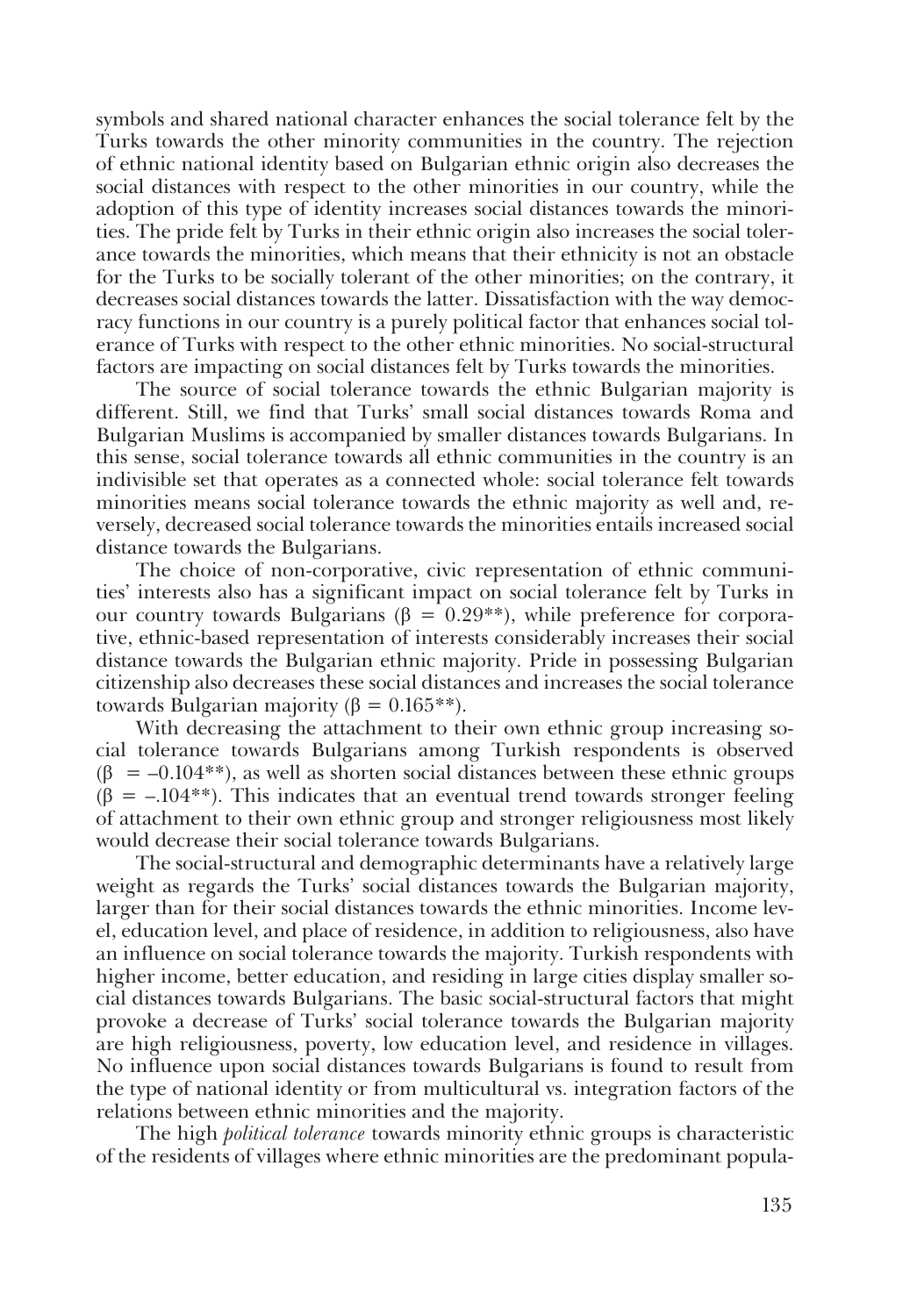tion and among the well-educated Turks. This tolerance is based on strong support for state-sponsored multiculturalism, a high degree of attachment to the Turks' own ethnic community, and strong support for the multiparty political system ( $\beta$ = 0.361<sup>\*\*</sup>). Hence, it may be said that support for collective rights of ethnic minorities or support for independent cultural and political organizations of minorities, in the framework of which they may reproduce their specific ethnicity, language and culture, is primarily demographically determined and is characteristic of villages in which minorities are the predominant group. Where national political institutions of the state are lacking, and there is not a large presence of people from the majority, the need for institutions becomes greater among the locally predominant ethnic minority, as well as the obvious support for extreme policy of multiculturalism ( $\beta = 0.25$ <sup>\*\*</sup>).

### **Civic and Ethnic Principles of Inclusion in the National Community**

Among Turks, the rejection of *ethnic Bulgarian origin as the main foundation for inclusion in the national community* in Bulgaria is not linked to acceptance of the civic-political principle of participation in the nation, based on respect for the political laws and institutions of the country, but is related mostly to rejection of ethnic national identity as based on Bulgarian ethnic origin. The political and patriotic national identities likewise have no influence on rejection of ethnic origin as a factor of participation in the nation. However, pride in Bulgarian citizenship increases the degree of rejection of the ethnic principle of inclusion in the national community and increases the acceptance of the civicpolitical model of participation. The self-definition of Turks as belonging to the Turkish nation also increases the rejection of the ethnic principle of inclusion in the national community, while Turks' feeling of belonging to the Bulgarian nation rather leads to their acceptance of the ethnic principles of participation in the nation.

*Respect for Bulgarian political institutions and laws, viewed as a way of inclusion in the nation,* is not based on rejection of the ethnic principle of inclusion in the national community, but on patriotic and political national identities among the Turks, on national feelings, and above all, on a purely demographic factor: the quantitative ratio between ethnic minorities and the ethnic majority in the settlements in which respondents reside. We find that in the settlements where the Bulgarian ethnic majority is predominant in the local population, respect for political institutions and laws is much higher than in places where the ethnic minorities are more numerous than the Bulgarian ethnic group. The weight of this demographic factor leads us to the conclusion that the civic-political model of participation in the nation is strongly dependent on demography and is assessed by the Turks in Bulgaria as very important precisely in the regions where the Bulgarian ethnic group is numerically predominant over the minorities. Where ethnic minorities make up the greater part of the local population, support for the civic-political principle of participation in the national community, based on respect for Bulgarian institutions and laws, is weak or entirely absent. Moreover, support for this principle is in line with the political and patriotic na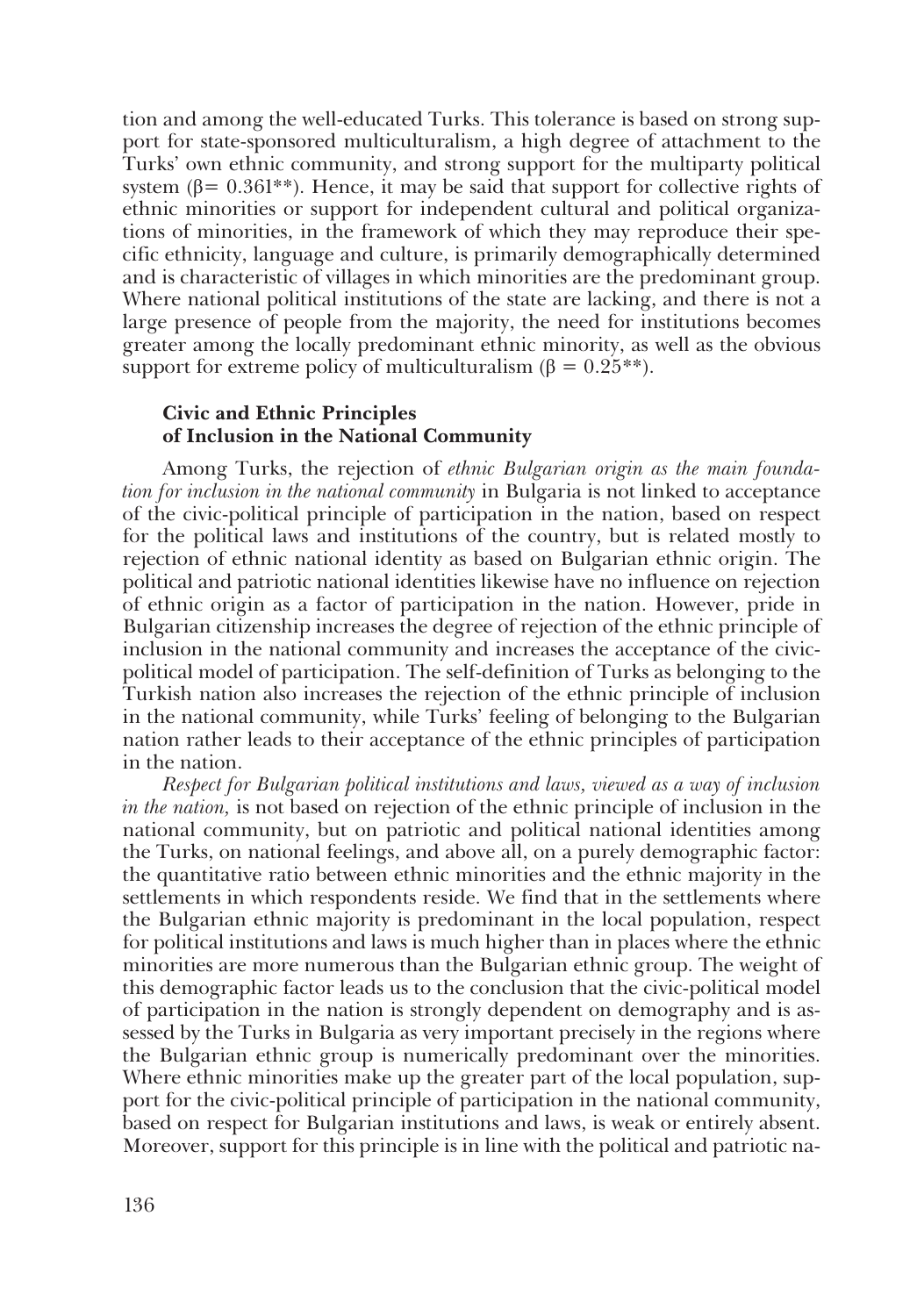tional identities and is typical for respondents who have strong national feelings and prefer to be citizens of Bulgaria than of some other country. As national feelings grow weaker, so does the support for the civic-political principle of participation in the nation among Turkish respondents.

Respect for Bulgarian political institutions and laws is a function of the demographic factor and of attachment to the nation and country; it is not a function of the rejection of the ethnic principle of inclusion in the nation. The rejection of the ethnic principle of participation is based on rejection of the ethnic national identity based on Bulgarian ethnic origin. The index of national sentiments reflects positive attitudes towards Bulgaria and Bulgarians<sup>9</sup>. The strongest determinant of national sentiments is political national pride β  $= 0.275**$ : The growth of political pride increases the national sentiments, in reverse, its decreasing leads to loss of political sentiments. The pride of Bulgarian citizenship **(**β = 0**.**21\*\*) and respect for Bulgarian political institutions and legislation (β = 0.211<sup>\*\*</sup>) also give rise to national sentiments stimulation. Pride in Bulgarian citizenship is the general determinant, characteristic both for the rejection of the ethnic principle of inclusion and for the civic-political principle of participation in the nation. These two principles – ethnic and civic-political – are related to various phenomena and are not part of a unified continuum in the minds of Turkish respondents; among them, the rejection of the ethnic principle does not correspond to acceptance of the civic-political principle of inclusion in the national community.

*Bulgarian Turks' feeling of attachment to the ethnic community and pride in their ethnic origin* are two somewhat related independent variables, but they are determined in different ways. While pride in ethnic origin is inseparably linked (as it is in the case of ethnic Bulgarians) to pride in Bulgarian citizenship, the Turkish respondents' attachment to their ethnic community is based primarily on their support for independent political and cultural reproduction of their specific *ethno-cultural* identity, as well as their support for the study of the Turkish language in state schools. The data analysis shows that the support for collective rights and independent cultural and political reproduction of the minority ethnic groups in our country has no impact on pride in ethnic origin among Turks<sup>10</sup>. Attachment to the ethnic community is demographically dependent on the category of settlement: residents of villages feel closer to their ethnic community than Turks living in cities. Religiousness is also a factor of attachment to their own ethnic group and of pride in their ethnic origin. The younger Turkish respondents feel prouder of their ethnic affiliation but are not more attached to their ethnic community.

The increase of cultural national pride of the Turkish ethnic community in Bulgaria leads to increasing of political pride ( $\beta = 0.454**$ ), which is also increased by the strong national feelings ( $\beta = 0.21$ <sup>\*\*</sup>).

<sup>9</sup> Include statements as: "World will be better place if people from other countries are very much like Bulgarians"; "I prefer to be Bulgarian instead of being citizen of any other country"; "In general, Bulgaria is better country than most of the other countries"; "People should support mother country nevertheless if it is in the wrong."